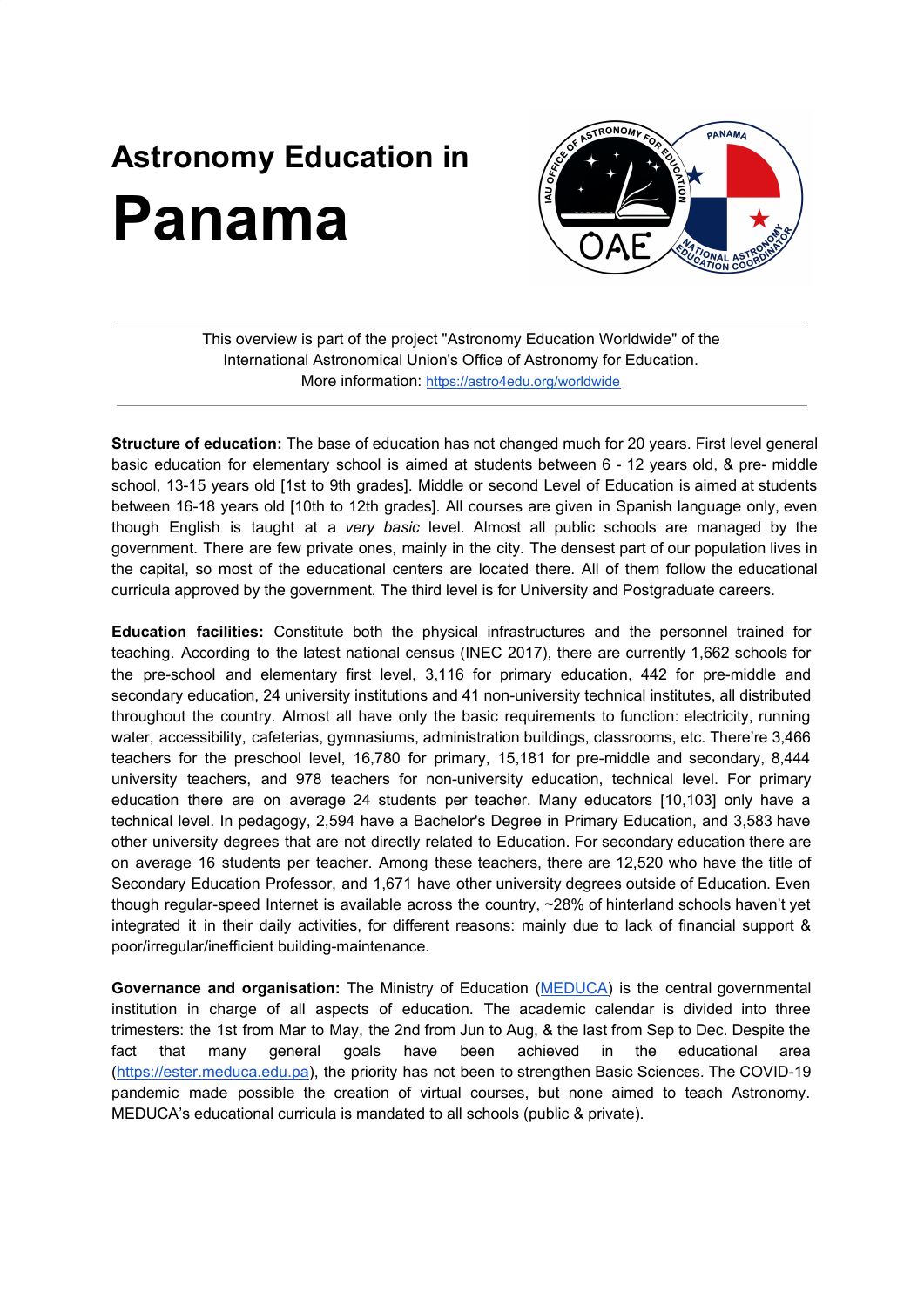**Teacher Training:** There's no educational governmental infrastructure to train teachers in Astronomy, so far. Panama hasn't a formal "astronomy education community", only amateur clubs. The AAG (Astronomy & Astrophysics Group @ Physics Dept., Univ. of Panama UP), created since 1998, has been the only active group, to date, in the training of teachers/professors in the area of Astronomy. Thanks to Panama's integration into the IAU [2009], Panama's NCA (formed by AAG members) has been responsible for ~94% of all the advances achieved so far in Astronomy education. The goals of the IAU OAE have always been the goals of the AAG-NCA from the beginning. The AAG-NCA has reviewed the use of Astronomy to lure more public into science, but MEDUCA hasn't formalized those recommendations so far. Financial and Human Resources are few, and what can be achieved one year, can not be sustained next year. More comprehensive overview: http://iau-panama.ac.pa [under construction]. Recently [2015], the National Secretariat for Science & Technology - SENACYT has increased financial investment in Science and Technology, which has helped us promote Astronomy on many levels. The AAG-NCA has been creating astronomy diploma courses [2 semesters only], seminars, training for teachers/professors of all levels; international conferences with guest professionals, for the public; have organized IAU NASE courses to train elementary and pre-middle school teachers; have published many divulgation articles in local newspapers. In 2003, the "Space & Earth Sciences" course (Phys.303) was created in the UP Physics Dept. to train teachers [\(http://iau-panama.ac.pa/astropa2009/centroamerica.html\)](http://iau-panama.ac.pa/astropa2009/centroamerica.html) for secondary level schools. Thanks to all these efforts, now Panama has a Galactic Astronomy project [\(https://snorri.space](https://snorri.space/)), which has also helped to bring astronomical education to the hinterland. But, although the young population's interest in Astronomy is good, teachers/professors in general are not well motivated to keep on learning. English is a major obstacle.

**Astronomy in the curriculum:** Astronomy is not yet part of the MEDUCA educational curriculum. In general, extremely very basic Astronomical concepts are touched shallowly as a part of the "Natural Sciences'' course: introduction to our Solar System, stars, galaxies, etc. This course is mandated from the 1st grade, primary/basic level, to the 3rd grade, secondary level (9th level in some countries), but Astronomy starts at the 3rd grade, primary/basic level. And it's been reported that most teachers don't have enough time to cover it satisfactorily. Human resources who are adequately trained to teach regular Astronomy school classes, at any level, almost do not exist.

**Astronomy education outside the classroom:** Our country is extremely small. The financial resources and Astronomy formally trained personnel are very few. However, the greatest achievements in the outreach of Astronomy to the public, has been made by non-professional clubs & private initiatives. To our knowledge, there are only 3 non-professional clubs, each with approx. 15-25 members. Star parties are only planned during the very short summer season [due to our harsh weather]. Only the club in the capital has members who are very interested in this science, to the point that some of them have invested a considerable amount of money to buy sophisticated advanced equipment. Thanks to them, the Panamanian Observatory of San Pedro de Atacama (OPSPA) was created, in Chile, and it's managed remotely from Panama, producing very important fruits of excellent scientific quality (http://apaa.org.pa). Also, a private non-lucrative company (ASTRANOVA) have a small plastic dome planetarium that has been used several times. There's another private group that has a mobile observatory, which has been used to bring astronomy to the interior of the republic.